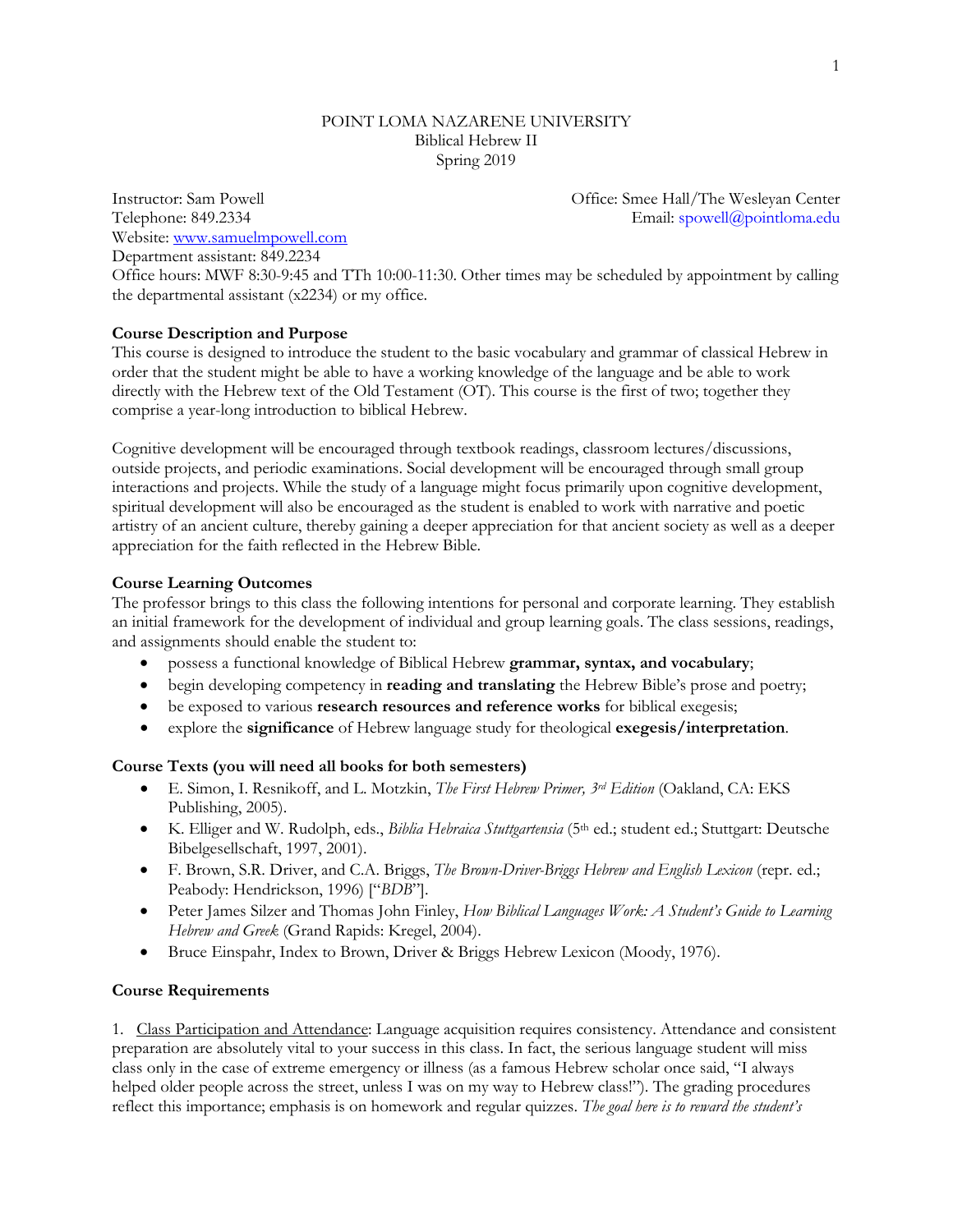*regular investment of time in studying Hebrew rather than perfection on exams* (though excellence in this area is desirable as well!).

*If the student is absent from more than 10 percent of class meetings (more than THREE [3] classes), the faculty member can file a written report which may result in de-enrollment. If the absences exceed 20 percent (more than SIX [6] classes), the student may be de-enrolled without notice* until the university drop date or, after that date, receive the appropriate grade for their work and participation. See [Academic Policies](http://catalog.pointloma.edu/content.php?catoid=18&navoid=1278) in the Undergraduate Academic Catalog. In the event of absence, it is the student's responsibility to obtain notes, homework, handouts, etc. from fellow students.

2. Homework Assignments: *Homework assignments will be graded (and will count) every day*! This will primarily be done together as a group in class during the first part of the period before moving on to new material. Homework assignments will be given out in the class period before they are due. You can relax ( $\heartsuit$ ); there will be *no surprises here. You will know exactly what you need to do to be successful every day!* Plus, there will be plenty of opportunities for extra-credit! **Each student will receive a Homework Log on which to record their scores for the professor's review** (\*\*detach from back of syllabus).

*\*NOTE: How to Score Homework:* Each question, blank, answer, etc. is worth 3 points. To score: totally correct answer= 3 pts; mostly correct answer= 2 pts; mostly incorrect answer= 1 pt; totally incorrect answer or left blank= 0 pts. Extra-credit questions should be scored the same way. Yes, this grading relies on an honor code and involves some subjectivity. That's ok! However, abuse of this honor code will subject one to the curses of Deuteronomy 28!

3. Quizzes: Vocabulary and grammar quizzes will be given at the rate of about one per week. These are opportunities for the student to reinforce (read: "rejoice in"!) those things he/she has been learning. The student will drop the 2 lowest quiz grades.

4. Celebrations of Learning: There will be three such celebrations (often called, erroneously, "examinations"). The first will be on February 20. The second will be on March 25. The third will be the final during *final exams week*. Study guides will be provided.

5. Synagogue Visit and Reflection Paper: Because the study of Hebrew is not simply a cognitive experience but also involves social and spiritual aspects, each student will attend a service at a local Jewish synagogue and write a brief reflection paper that considers the experience. **I recommend the students attend a Friday evening Shabbat service at Congregation Beth Israel in La Jolla (9001 Towne Centre Drive, San Diego, CA 92122)**. It is recommended that the student call the synagogue in advance to discuss his or her visit to the service.

Following the visit, the student will write a *2 to 3 pages, double-spaced* reflection paper (typed, with 1 inch margins on all sides). *The paper should describe two things: 1) what specific things the student observed while in the service and 2) what the student learned from his or her visit.* The paper is due at the start of class on Monday, April 15.

#### **Course Policies**

1. Grading: The student's grade will be based on a combination of class participation, reading, assignments, and exams as follows:

| Homework Assignments         | $35\%$            |
|------------------------------|-------------------|
| Quizzes (drop 2 lowest)      | 25%               |
| Celebrations of Learning (3) | $30\%$ (10% each) |
| Synagogue Visit Paper        | $10\%$            |

2. Inclusive language: The School of Theology and Christian Ministry is committed to the equality of women and men. Recognizing that people have often used the English language in ways that imply the exclusion or inferiority of women, the school urges students, faculty, and staff to avoid sexist language in public discourse, in classroom discussion, and in their writings. This course will strive to practice sensitivity toward and foster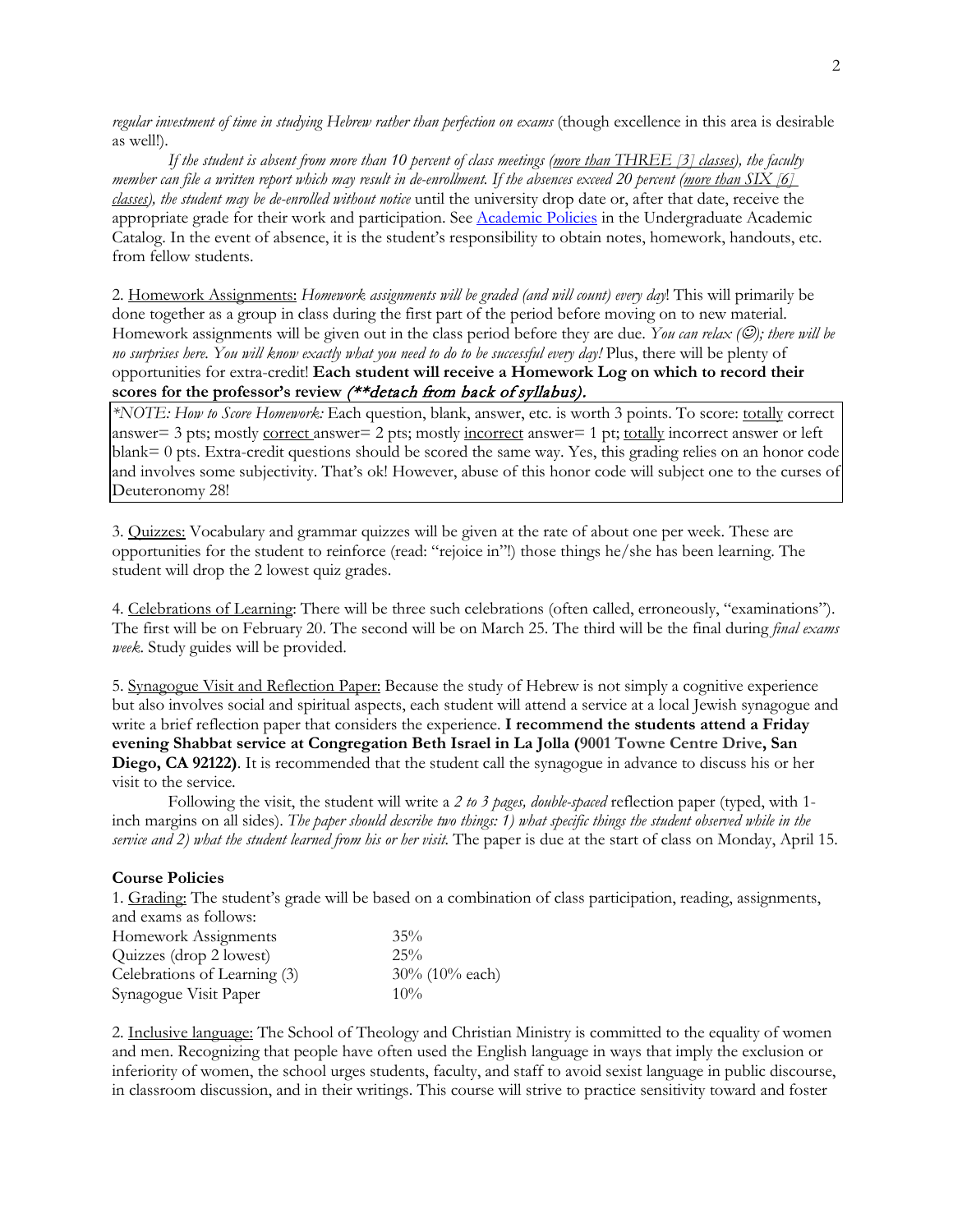respect for issues of inclusivity in matters of language and conduct. Each student should seek to enrich this inclusive atmosphere in both their class contributions and personal interactions.

3. Late Work Policy: In order not to be considered "late," all assignments must be submitted **in person, in hard copy, in class** on the day listed as the due date. *NO assignment may be submitted electronically (by email, etc.) for full credit.* If the student "forgets" an assignment, he or she may submit it after class (either electronically or in hard copy) for no more than half credit. Any assignment submitted electronically (whether late or on-time) will receive no more than half credit. *No assignment will be accepted for credit of any kind more than one week after the original due date.*

4. Academic Accommodations: While all students are expected to meet the minimum academic standards for completion of this course as established by the instructor, students with disabilities may require academic accommodations. At Point Loma Nazarene University, students requesting academic accommodations must file documentation with the Disability Resource Center (DRC), located in the Bond Academic Center. Once the student files documentation, the Disability Resource Center will contact the student's instructors and provide written recommendations for reasonable and appropriate accommodations to meet the individual needs of the student. This policy assists the university in its commitment to full compliance with Section 504 of the Rehabilitation Act of 1973, the Americans with Disabilities (ADA) Act of 1990, and ADA Amendments Act of 2008, all of which prohibit discrimination against students with disabilities and guarantees all qualified students equal access to and benefits of PLNU programs and activities.

Here are some concrete tips for succeeding *and* lowering anxiety along the way:

 a. Don't be afraid to make mistakes, especially in class! Remember, this is OUR group; we support each other and work together. Also remember, this class is designed to reward your consistent efforts and not simply perfection!

 b. Do homework assignments (and study for quizzes, tests, etc.) in groups. Work on them together, share answers, problems, etc. THIS IS NOT "CHEATING"! Perhaps have "Hebrew lunches" (or dinners) where you talk about what we're doing (a date??-- ok, so we're "Bible Nerds"!).

 c. Make *flashcards/notecards* for vocabulary study. This tool is invaluable. Keep them with you everywhere and you will find opportunities topractice vocabularly when you least expect it. Plus, it's a real conversation piece (I met my wife this way!  $\circledcirc$ ).

 d. Podcasts, music, & Israeli Movies: I encourage you to listen to Hebrew, even if you cannot understand it. It is simply good to have the sounds in your ear for purposes of pronounciation and development of a sense of the "flow" of the language. You may also want to watch an Israeli movie or two. Or, try attending multiple services at different synagogues (you may want to call them first for information). Anything you can do in these areas will be beneficial (and fun!). Please let me know if you run across anything interesting in the way of Hebrew media!

# וְהָיוּ הַדְּבָרִים הָאֵלֶּה, אֲשֶׁר אָנֹכִי מְצַוְּךָ הַיּוֹם--עַל-לְבָבֶךָ. וְשָׁנַּנְתָּם לְבָנֶיךָ, וְדִבַּרְתָּ בָּם, בְּשִׁבְתְּךָ בְּבֵיתֶךְ וּבְלֶכְתְּךָ בַדֶּרֶדְ, וּבְשָׁכְבְּךָ וּבִקוּמֵֽד

And these words, which I command you today, will be on your heart. And you will teach them to your children, and you will talk about them when you sit in your house and when you walk in the way and when you lie down and when you arise. (Deut. 6)